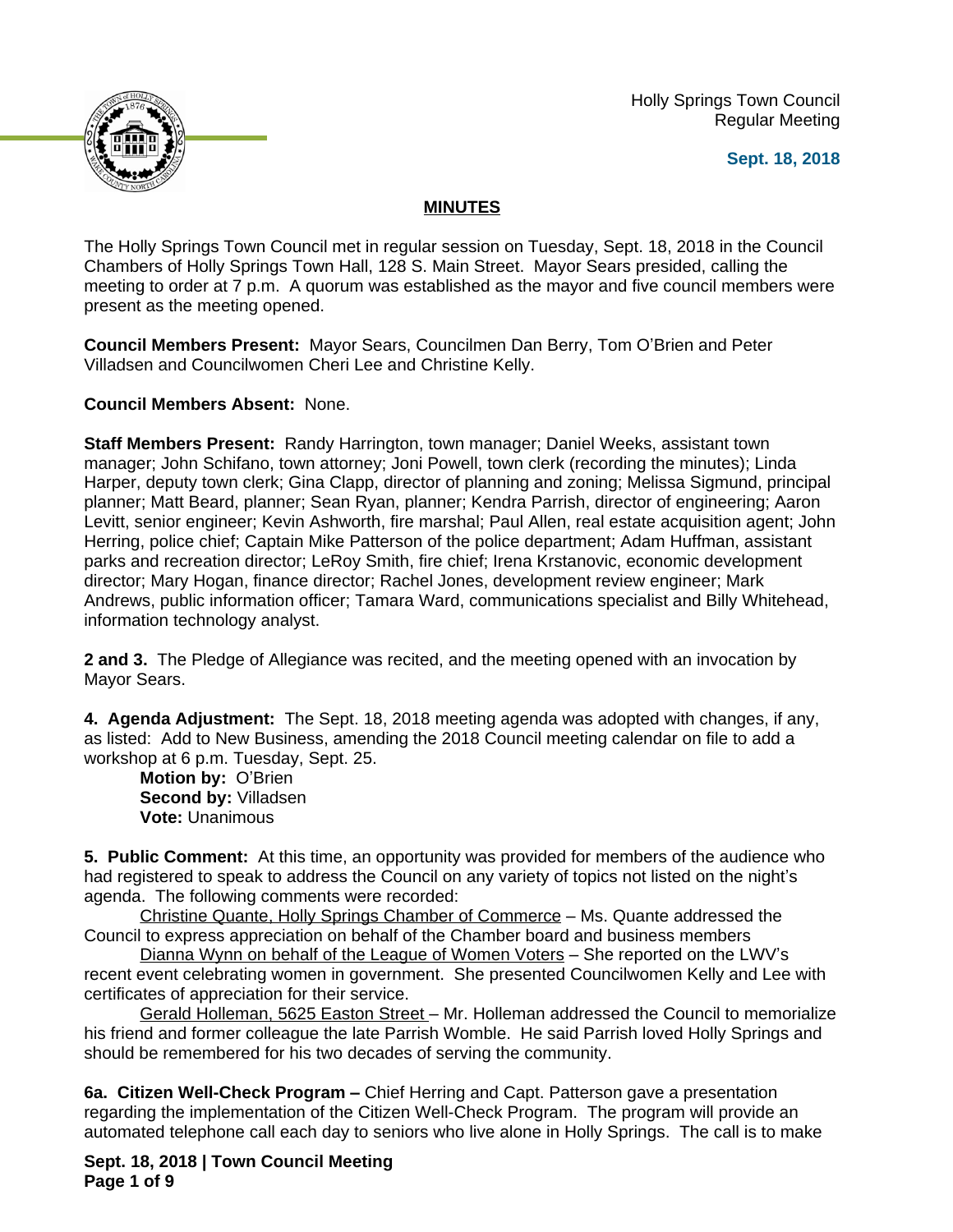sure they are okay, and to send assistance if indications are they need help. The program will run 365 days and will lend some peace of mind to loved ones.

**Action:** None.

**6b. Go Triangle presentation –** Ms. Mary Morookian, a representative of Go Triangle explained the proposed phasing of bus services through the 10-year horizon of the Wake Bus Plan. This presentation is part of an outreach with the public before project managers and the consulting team prepare the 10-year operating and capital plan and program for fixed-route and demand response services.

Over 10 years, Ms. Morookian said, investments in public transportation will connect the region, connect all Wake County communities, provide frequent and reliable urban mobility and enhance access to transit. The plan includes: expanding bus service, improving bus stops and shelters, implementing bus rapid transit and building a 37-mile commuter rail system.

Ms. Morookian went into further detail about each of the plan elements. One highlight is that Holly Springs will get a new express route connecting to Apex and Cary by June 2020, providing local commuters with a bus transit option during the day.

The HSX will be operated by GoCary and will connect Holly Springs to Cary through Apex. It will be available weekdays during peak period as an hourly service.

**Action:** None.

**7a. Public Hearing: Rezoning Petition 18-REZ-06 – Mr. Beard said this is a request for a zone** map change for the property located on the south side of Holly Springs Rd at the southeast corner of the intersection of Raleigh Street and Holly Springs Road, with the address of 204 Holly Springs Rd. The property has an area of 0.24 acres.

He said the applicant is requesting to rezone the property from LB: Local Business Limited to R-8: Residential. The parcel is vacant, but surrounded on the south, east and west sides by single-family homes. The requested R-8: Residential zoning is consistent with the comprehensive plan designation as Residential and as part of the Village District.

The applicant held a neighborhood meeting Sept. 4 at the subject property. Their submitted neighborhood meeting report states that three sets of neighbors attended the meeting but were not opposed to the rezoning proposal.

With that explanation completed, Mayor Sears opened the public hearing.

The following input was entered into the record from speakers at the hearing:

Roy Morton, 216 Holly Springs Road – Mr. Morton said he was concerned about how the rezoning might affect the value of his own neighboring property.

The property owner's representative – He said the owner of the property at this time intends to place a single-family home on the site.

There being no further comments, the public hearing was closed.

**Action #1:** The Council approved a motion to accept the following statement of compatibility: *"The requested zone map change from LB - Limited to R-8 is consistent with the Vision Holly Springs Comprehensive Plan since the Future Land Use Plan Map indicates this property as Residential within the Village District Area Plan and the R-8 Residential District supports residential development."*

**Motion by:** Villadsen **Second by:** Lee **Vote:** Unanimous

**Action #2:** The Council approved a motion to adopt ordinance 18-REZ-06 to approve and enact Zone Map Change Petition #18-REZ-06 to change the zoning of 0.24 acres of Wake County PIN # 0659031231 from LB: Local Business Limited to R-8: Residential as submitted by Ahmad Khachchaf.

**Motion by:** Lee **Second by: O'Brien** 

**Sept. 18, 2018 | Town Council Meeting Page 2 of 9**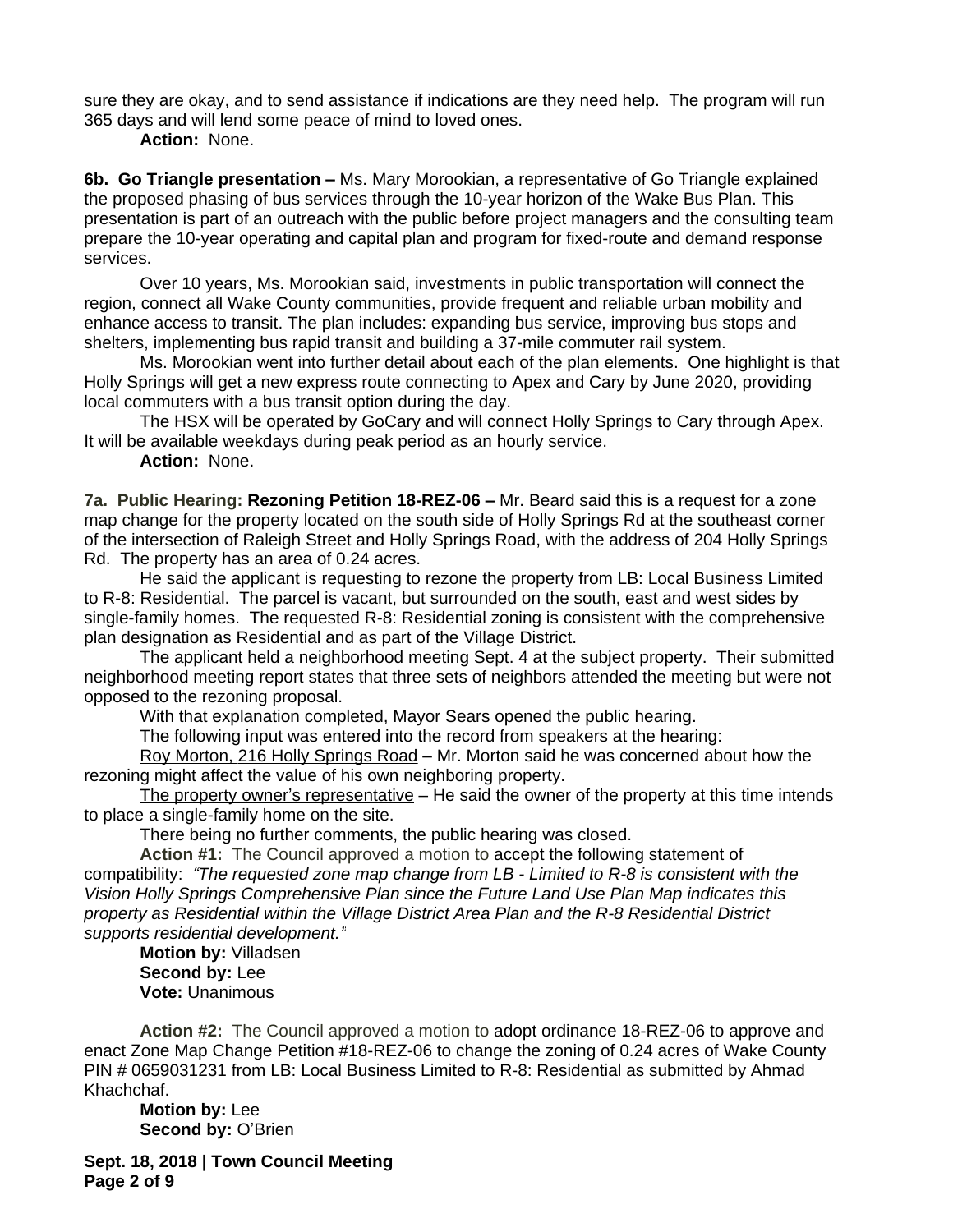#### **Vote:** Unanimous

*A copy of Rezoning Ordinance 18-REZ-06 is attached to these minutes.*

#### **7b. Public Hearing: Special Exception Use Petition 18-SEU-06 / Development Plan 18-DP-06 -**

 Mr. Beard said the Town has received a request for a minor automotive repair shop on vacant property on the south side of Rosewood Center Drive at the intersection of Rosewood Center Drive and Sunsprite Way.

As an Automotive Repair – Minor use in the CB: Community Business district, the project is required to receive Special Exception Use approval from the Town Council. A development plan has also been submitted with the SEU petition along with a waiver to reduce the minimum amount of required glazing (windows or glass doors).

Mr. Beard went on to explain that the applicant had requested that the public hearing be opened and then continued to the Oct. 16, 2018.

For those in attendance, Mr. Beard gave an overview of the project described in agenda packets.

With that explanation completed, Mayor Sears opened the public hearing. The following sworn testimony and evidence was submitted by those who had been administered the oath by the deputy town clerk: None

There being no testimony, the public hearing was continued**.**

**Action:** The Council approved a motion to continue the public hearing for Special Exception Use Petition #18-SEU-06 for Holly Springs Complete Auto Service to resume at the Oct. 16, 2018 Council meeting at the request of the applicant.

**Motion By:** Kelly **Second By:** Villadsen **Vote:** Unanimous.

**7c. Public Hearing: Rezoning Petition 18-REZ-07 -** Mr. Beard said the Town has received a request to rezone two parcels totaling approximately 26.7 acres situated along Holly Springs-New Hill Road, just west of the Addison Pond and Trinity Creek subdivisions.

The applicant is requesting to rezone the properties from PUD: Planned Unit Development to R-10 CU: Conditional Use Residential. The subject properties, along with present-day 12 Oaks, were once part of the Finisterra PUD which was a large-scale golf course master planned community. However, Finisterra never developed and 12 Oaks came into fruition and did not include all of the parcels of the original FInisterra PUD. So although these parcels are technically zoned 'PUD', it is an empty district because the Finisterra PUD plan is in fact expired and no longer in effect.

The applicant held their neighborhood meeting on Aug. 9 at the Hunt Center. Their neighborhood meeting report states that no neighbors attended the meeting but that one had reached out prior to the meeting. That neighbor, Rene Plante at 208 Carving Tree Court, called Jon Frazier prior to the meeting to ask how close future homes could be to his property. Mr. Plante was satisfied with Mr. Frazier's response.

The Planning Board reviewed the application and recommends approval following a 7-1-1 vote. Mr. Crandall represented the planning board to outline the board's discussion. He said the planning board questioned why a TIA was not required; proximity of the site to the Shearon Harris power plant and evacuation routes; and if road improvements would include realignments to try to straighten Holly Springs – New Hill Road.

With that explanation completed, Mayor Sears opened the public hearing. The following input was recorded: None.

There being no input, the public hearing was closed.

John Frazier, representing the owner and developer of the property – Mr. Frazier said since the property has no effective zoning that they requested a zoning district similar to adjacent

**Sept. 18, 2018 | Town Council Meeting Page 3 of 9**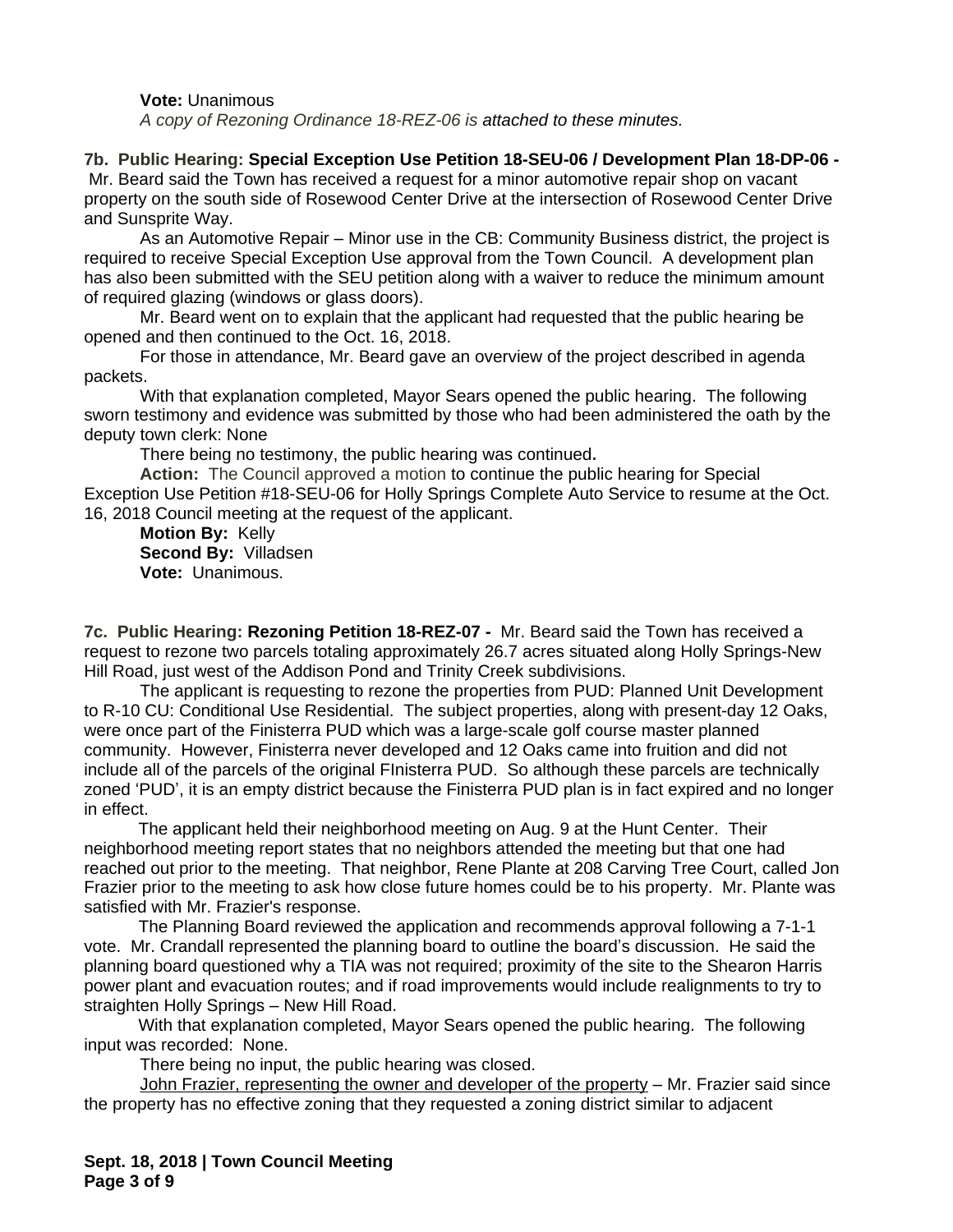properties. In addition, the applicant is offering conditions to control the architectural standards of the development and has agreed to a payment in lieu of a traffic signal at Green Oaks Parkway.

Shawn Smith, representing the applicant – He confirmed that the developer is committing to preserve as many trees on the site as possible and also to the 2.0 units per acre.

Councilwoman Kelly said if the commitment is there for the 2.0 units per acre then she would like to know if that would include the space taken up by the power transmission line that traverses the property.

Mr. Schifano recommended that if the Council wanted to include the condition that the property would be limited to 2.0 units per acre (gross or net) then the application should be readvertised with the new condition included.

Council members agreed they would like a commitment from the applicant.

**Action #1:** The Council approved a motion to table the question until the Oct. 16 meeting so the hearing could be readvertised properly.

**Motion by:** Lee **Second by:** Kelly **Vote:** Unanimous

**7d. Public Hearing: Special Exception Use Petition 18-SEU-07 / Development Plan Amendment 10-DP-06-A05 -** Mr. Ryan said this Special Exception Use request is for UNC Rex Hospital in Holly Springs.

In conjunction with the Special Exception Use request, a development plan has been submitted for a 236,130 square foot, seven-story hospital building for UNC Rex Hospital. The project would be located along S. Main Street and GB Alford Highway east of the existing medical office buildings along Avent Ferry Road.

Mr. Ryan said the development plan includes 769 parking spaces to serve both the hospital and medical office buildings, a helicopter-landing pad, a central energy building, and a mobile MRI unit. Additional improvements include internal walkways and greenways, public road widening with sidewalk, and decorative improvements in the public right-of-way such as lighting, benches, and street trees. The project is located in a gateway corridor along GB Alford Highway/ NC 55 and will serve as the southern entry into the Village District.

In association with the development plan, petitions were submitted for variances and waivers.

The Planning Board reviewed the applications and recommend approval, following a 8-0-1 vote. Mr. Crandall reported on the board's discussion.

- He noted that the planning board members talked about:
- The importance of pedestrian access, such as a foot bridge, from the proposed project to restaurants, dining, and shopping across Hwy 55.
- The ability of current fire department equipment to service the facility.
- The NC 55 bypass building elevation and if it was sufficiently attractive
- If the existing stormwater facility would remain and where stormwater would be treated

Leslie Calucci, project manager and representing the applicant – Ms. Calucci showed a flyover video of the project, giving the audience a visual of how the project would look.

Tom Williams, Vice President, Ambulatory Services, representing UNC Rex Hospital -- Mr. Williams addressed the Council to describe the proposed project. He described a seven-story full-service hospital with emergency room service and space in the upper stories for future expansion

He said the completion timetable would begin with a groundbreaking in January 2019 and a two-year construction calendar. The first patient would be seen in about March 2021.

Coucilman Berry asked why a "mobile MRI" is on the plan.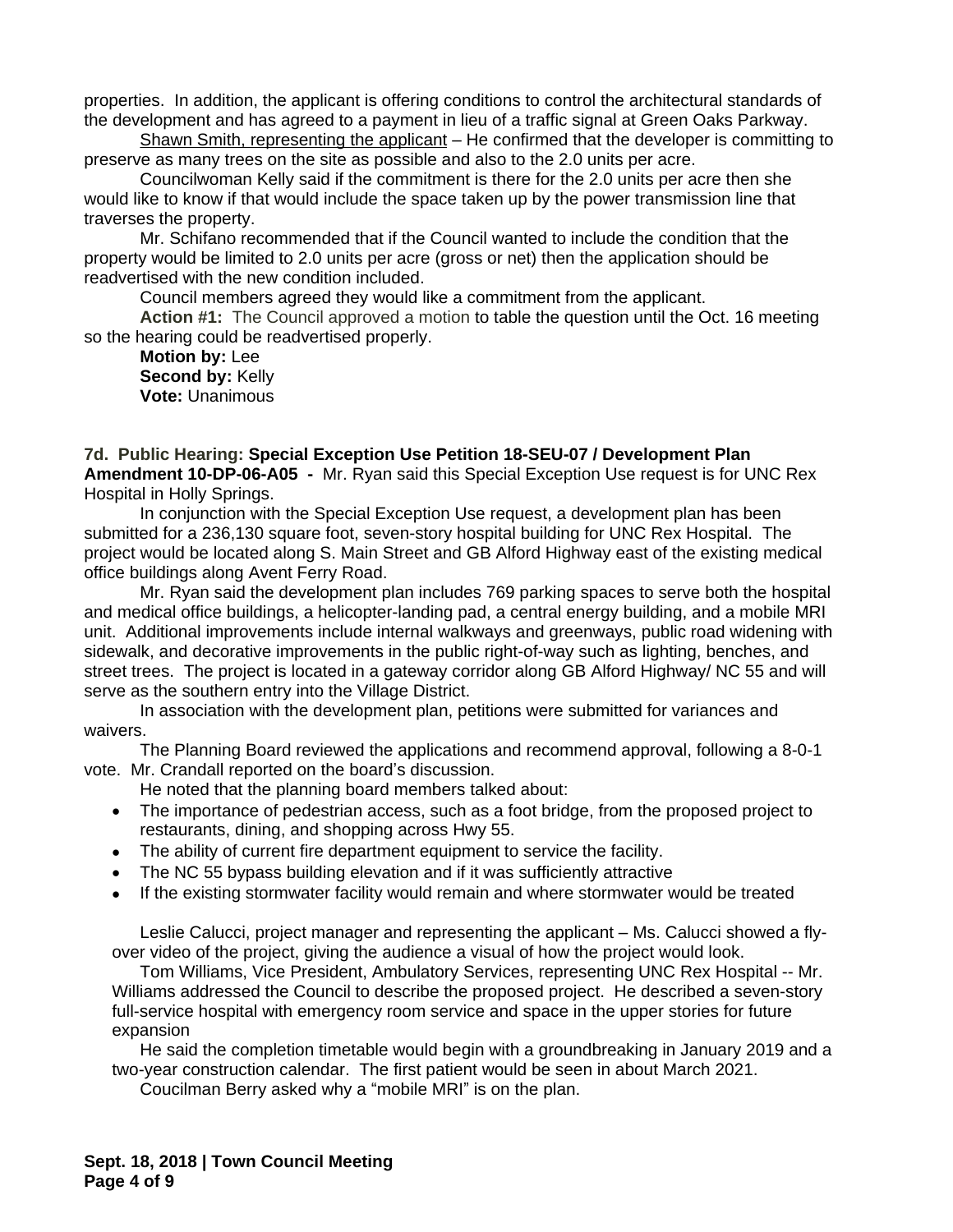Mr. Williams said the Certificate of Need granted by the State required it. He went on to explain that patients would get to the mobile unit via an interior route, and plans are for one inside the main building in the future.

Council members asked questions about operations and the potential for both on-site and off-site improvements.

With that explanation completed, Mayor Sears opened the public hearing. The following sworn testimony and evidence was submitted by those who had been administered the oath by the deputy town clerk:

James Adams, 113 W. Maple Ave. – Mr. Adams asked if Maple would go through to Avent Ferry Road.

Engineering staff said it would not. There would be no changes to Maple Ave.

David Prince, 713 Utley Street – Mr. Prince asked if there would be any displacement of families. He was told there would not. Mr. Prince asked if there would be buffering. He was told there would be buffering. Mr. Prince said he was not in favor of the hospital development.

Mr. Prince spoke a few times, bringing up the issues of helicopter noise and dangers; he said neighbors were accustomed to the forest behind their homes and none of them wanted the woods to be replaced by a hospital site; the potential for noise; and he said the neighbors were mainly upset because they felt like they were never included in discussions or information meetings.

Claudia Cofield, owns property on Hickory Ave. – Ms. Cofield said she was concerned about widening of Main Street how much property for widening would be needed. She asked where the access to the property would be located. The applicant showed her the access location.

Mr. Williams said he would like to meet with the neighboring residents to hear their concerns and discuss them. He added that the helicopter would be an infrequent impact on neighbors since the hospital would not be a trauma center. He said ambulance noise would not be any more of a problem than it is now because ambulances turn their sirens off on approach to the hospital. He said he felt the neighbors should have their concerns addressed and he would welcome the opportunity to meet with them.

There being no further testimony, the public hearing was closed**.**

Councilman Villadsen asked if the hospital site would be in violation of the noise ordinance.

Mr. Williams said ambulance sirens would cut off on Main Street. He said the only other noise coming from the site might be mechanical noise from the building HVAC or perhaps the generator if the power is interrupted.

Councilwoman Kelly asked if main entrance would be Main Street or Avent Ferry Road.

Mr. Williams said the property could be accessed from both directions, but that the Main Street entrance was probably going to get the most traffic.

Councilman Berry said a glaring omission from the plan was approximately 150 feet of offsite sidewalk that would complete a connection of downtown sidewalk to the site. He said he knew the request would be above and beyond what is required.

Ms. Calucci said the applicant would likely be willing to build the sidewalk segment if the town would obtain the right of way. She said she would investigate the request further.

During discussion of the applicant's request for a waiver of having to relocate overhead utility lines underground (18-WAV-15), Council members each said they could not make the findings of fact to grant Waiver 18-WAV-15 for a waiver of utility design and reservation. This is because Duke Progress Energy never provided definitive information that the relocation would not be desirable unless it extended further down the road off-site.

**Action #1:** The Council approved a motion to adopt Resolution 18-36 making and accepting the necessary findings of fact for each of the following: special exception use 18-SEU-07; variances of development standards 18-VARTC-03, 18-VARTC-09, 18-VARTC-10, 18-VARTC-11 and 18-VARTC-12; waivers for architectural and design requirements 18-WAV-04; and waiver of lot design and public place reservation 18-WAV-14 as submitted by Surface 678, P.A. (The resolution is not to include positive findings of fact for the requested waiver of utility design and reservation 18-WAV-15)

**Motion by:** O'Brien

**Sept. 18, 2018 | Town Council Meeting Page 5 of 9**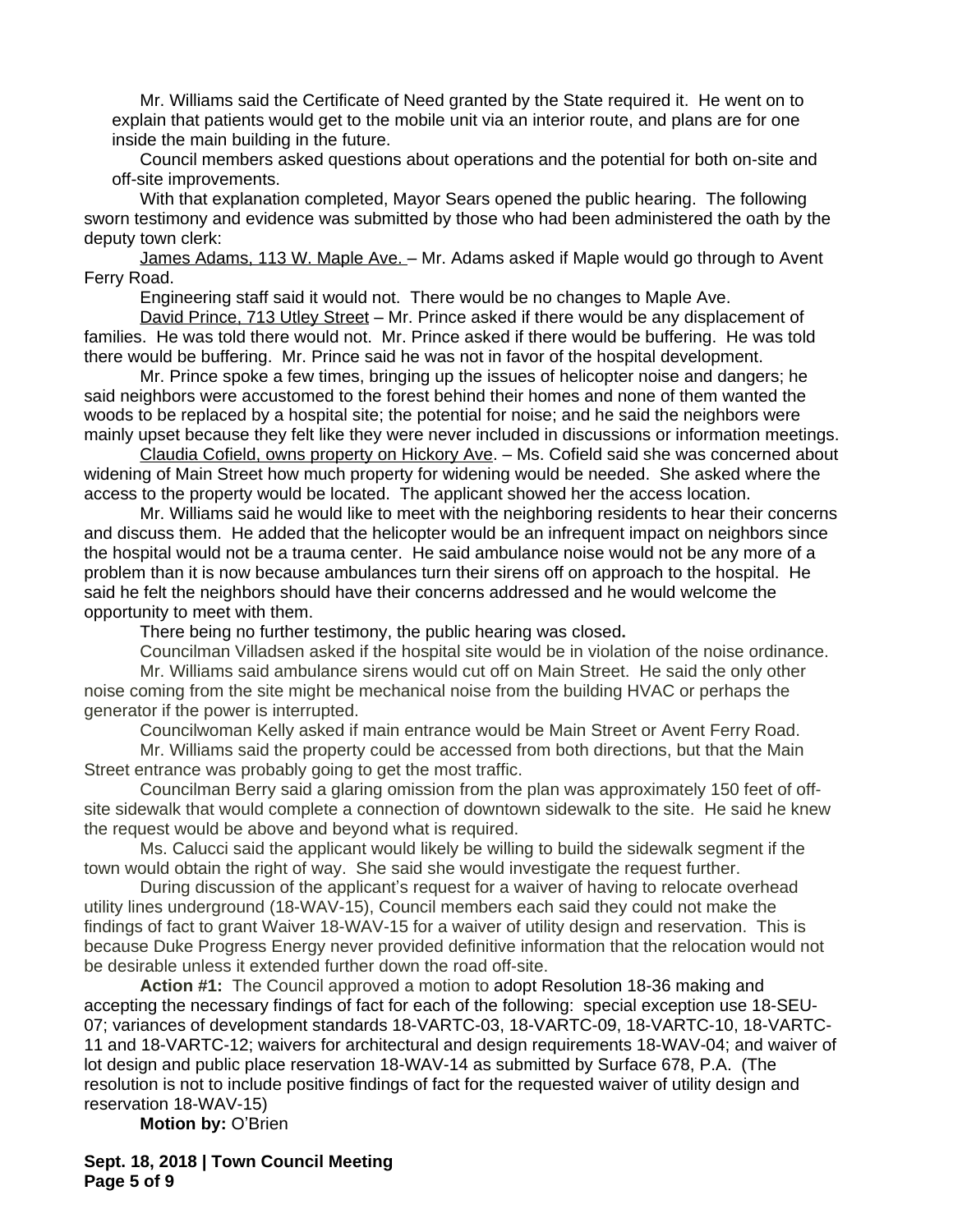# **Second by:** Lee

## **Vote:** Unanimous

*A copy of Resolution 18-36 as is attached to these minutes.*

*An original motion inadvertently included findings for 18-WAV-15, but the Council amended the original motion to exclude that findings of fact were found for 18-WAV-15.*

**Action #2:** Having made the necessary findings of fact, the Council approved a motion to grant waivers of regulations with any associated conditions:

- **18-WAV-04** Waiver for Alternate Compliance with Architectural Design Requirements, UDO Section 3.08, A., 1., C. Primary Façade Building Materials, and Building Massing and Façade Treatment;
- **18-WAV-14** Waiver of regulations of Lot Design and Public Place Reservation Buffer Areas, UDO Section 7.06 D., 4., Buffer Areas
	- o Pertaining to 18-WAV-14 The buffer area shall remain undisturbed, except for those locations shown on the Development Plan for vegetation removal. The Buffer Area shall be replanted in accordance with development plan 10-DP-06-A05. Once the buffer has been reestablished, plant materials within the buffer area shall not be removed unless dead, diseased or threatens to become a danger to human life or property.

#### **Motion by:** Villadsen **Second by:** Lee **Vote:** Unanimous

*Copies of waiver applications 18-WAV-04, 18-WAV-14, and 18-WAV-15 addressing the findings* are *attached to these minutes.*

**Action #3:** Having made the necessary findings of fact, the Council approved a motion to approve variance petitions:

- **18-VARTC-03:** to allow a Variance of Development Standards of UDO Section 3.04 B., 5. Maximum Building Height, to allow for an increase in the maximum building height from 75 feet to 146 feet in association with Development Plan Petition #10-DP-06-A05;
- **18-VARTC-09:** to allow a Variance of Development Standards of UDO Section 3.08 A., 1., c., (1), (b) Prohibited exterior Building Materials, to allow for metal siding on a primary façade (14% of north façade, 18% of south façade, 46% on east façade, and 44% on west façade), in association with Development Plan Petition #10-DP-06-A05;
- **18-VARTC-10:** to allow a Variance of Development Standards of UDO Section 3.04 B., 6., Parking and Loading, to allow for parking areas between the front building line and front lot line along Avent Ferry Road, S. Main Street, and NC 55 Bypass, in association with Development Plan Petition #10-DP-06-A05;
- **18-VARTC-11:** to allow a Variance of Development Standards of UDO Section 3.04 B., 4., a., Use of Minimum Yards and Bufferyards, Minimum Front Yards, to allow for parking areas in the minimum front buffer area along NC 55 Bypass, in association with Development Plan Petition #10-DP-06-A05; and
- **18-VARTC-12:** to allow a Variance of Development Standards of UDO Section 3.07 A., 3., c., Trash/Recycling containers, to allow for a variance of the requirement to have an opaque screen gate, in association with Development Plan Petition #10-DP-06-A05 w ith the following conditions:

o **Pertaining to 18-VARTC-03, 09, 10, 11 and 12** - This variance shall apply only to project number 10-DP-06-A05 for UNC REX Hospital. **Motion by:** Lee **Second by: Kelly Vote:** Unanimous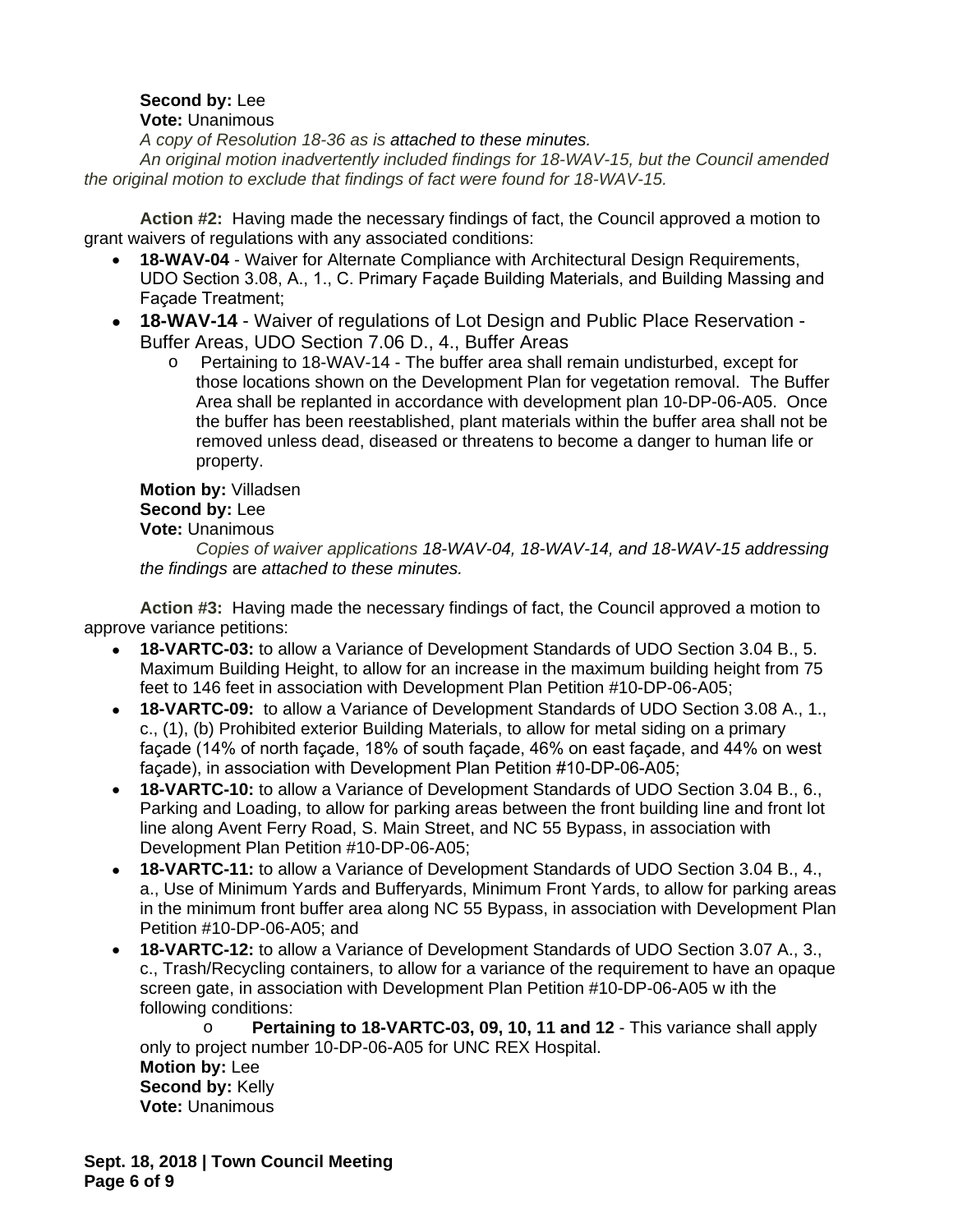*Copies of variance applications 18-VARTC-03, 18-VARTC-09, 18-VARTC-10, 18- VARTC-11 and 18-VARTC-12 addressing the findings are attached to these minutes.*

**Action #4: :** Having made the necessary findings of fact, the Council approved a motion to approve Special Exception Use 18-SEU-07, as specified in Unified Development Ordinance Section 3.04 Office, Research & Development Park District to allow for a hospital at 617, 704, and 741 Avent Ferry Road; 850 S. Main Street; and 250 W. Maple Avenue, Wake County PINs 0648883964; 0648886797; 0648896547; 0648897356; 0648982510; and Development Plan 10-DP-06-A05 for UNC Rex Healthcare, as submitted by Surface 678, P.A., dated 8/31/18 with the following conditions:

## **Special Exception Use Conditions:**

1. All operations must adhere to the evidence submitted by the applicant as stated in the findings of fact submitted and those findings of fact specified by the Town Council in conjunction with 18- SEU-07.

### **Development Plan Conditions:**

- 1. All previous approval conditions for the approved *Rex Healthcare Development Plan* will apply to this plan as well.
- 2. This project will be required to meet the Town of Holly Springs NPDES Ph. II Post Construction Stormwater Ordinance.
- 3. When replaced, the site lighting fixtures currently used for MOB I and II will be replaced with the same fixture as specified with the hospital portion of the site.
- 4. If applicable, prior to the submittal of any UDO Permit for Sign Installation for permanent signage, a Master Sign Plan must be submitted to the Department of Planning & Zoning for review and approved by the Town Council.
- 5. New or relocated control of access fencing shall be black ornamental in accordance with UDO Section 3.07, A., 3, b.
- 6. In accordance with UDO Section 3.08 A. 4. C. Gateway Feature, this project is located at an intersection which is designated as a focal point in the Comprehensive Plan: Village District Area Plan. A focal point shall be constructed in connection with the development of this project. Prior to issuance of a building permit, design specifications shall be submitted to the Department of Planning & Zoning for review and the Town Council for approval.
- 7. The following items must be addressed prior to the first construction drawing submittal:
	- a. Right-of-way dedication in the form of a recorded plat is required with this project in accordance with the Town's Comprehensive Transportation Plan for the following items. The acceptance of the plat will be delayed until the improvements are constructed.
		- i. Grade separated interchange at S. Main Street and NC 55 By-Pass
		- ii. NC 55 By-pass along the property frontage.
		- b. Thoroughfares, collectors and boulevards will require a calculated pavement design and will require NCDOT approval.
		- c. Documentation in the form of a plat must be provided for offsite right-of-way to be dedicated for this project.
		- d. A flood study will be required to meet the Town's policy for Hydrologic Basin Models (Town Policy - P-018). The flood study will need to be updated to reflect this project and will need to demonstrate that development of the site will not raise established flood levels. Retention or detention may be required to accomplish this.
- 8. The following must be submitted with the first Construction Drawing submittal:
	- a. A point-by-point photometric plan for all site lighting (not including public right-of-way street and pedestrian lights) in conformance with lighting levels specified in UDO Section 7.02 shall be submitted to and approved by the Department of Planning & Zoning.
	- b. Tree survey information for perimeter yard increments D-5 through D-16 must be shown on the first submittal of construction drawings. If supplemental landscaping is needed, a revised landscape plan will be required.

**Sept. 18, 2018 | Town Council Meeting Page 7 of 9**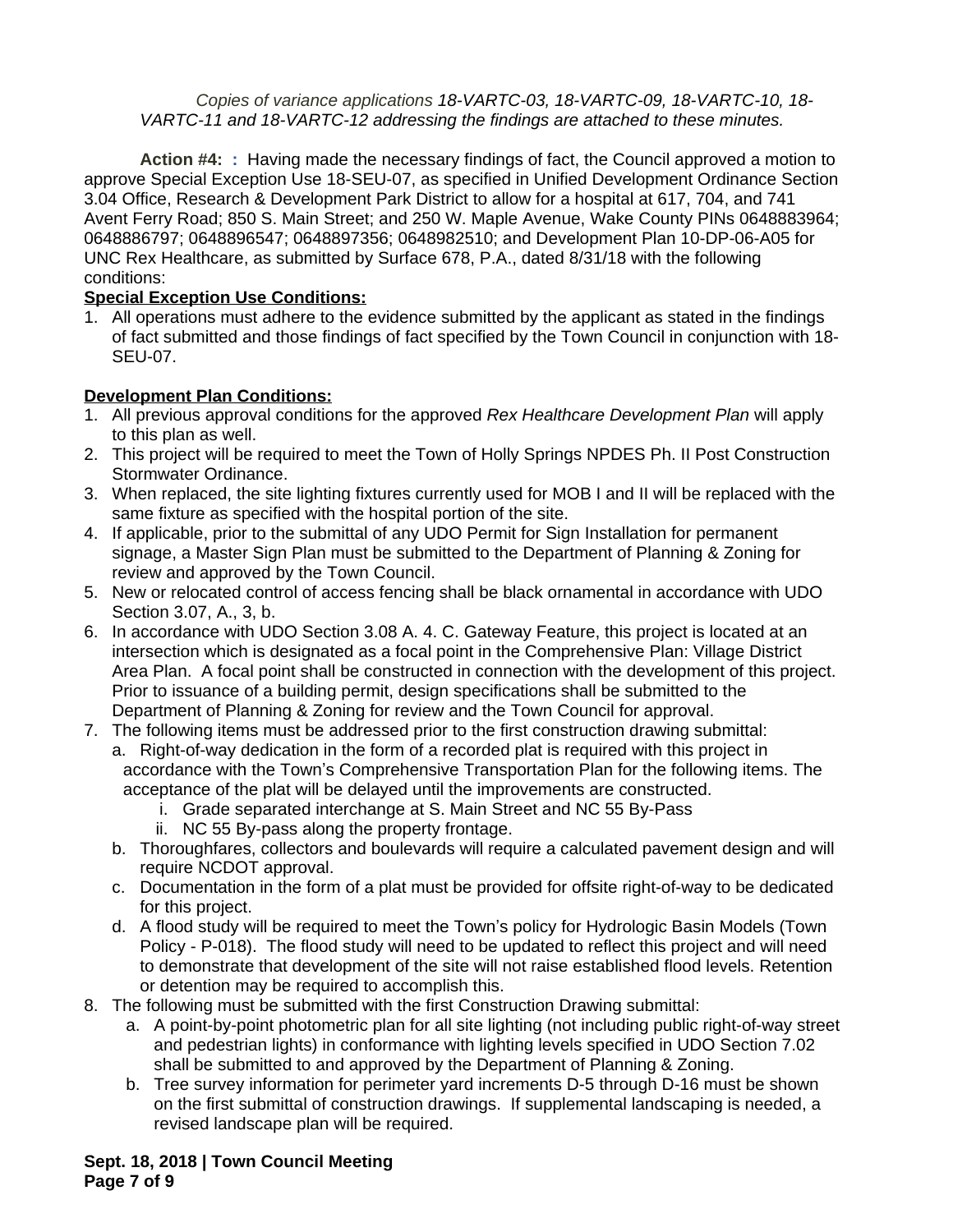- c. All items listed on the Stormwater Submittal Checklist, Form #16003, must be included with the first construction drawing submittal.
- d. The Downstream Sewer Evaluation Report must be completed and approved.
- 9. The following items must be addressed prior to construction drawing approval:
	- a. A proportionate fee-in-lieu of upgrade will be required for this project for the downstream sewer impacts.
	- b. Approval of Stormwater Management Plan is required prior to issuance of a land disturbance permit or construction drawing approval.
	- c. Payment of the Stormwater Fee-in-Lieu will be required prior to construction drawing approval.
	- d. Stormwater sureties are required on this project. A performance surety in the form of a bond, letter of credit or cash is required in the amount of 125% estimated construction cost of the stormwater SCM prior to the preconstruction meeting and a maintenance surety in the form of a cash escrow account in the amount of 35% the actual construction cost of the SCM is required at the end of the performance monitoring period for the project.
	- e. All environmental permits must be obtained prior to construction drawing approval and/or issuance of a land disturbance permit for the entire project.
	- f. A proportionate fee-in-lieu for the realignment of Pine Avenue at Avent Ferry Road is required with this project.
	- g. A fee-in-lieu of relocating overhead utilities underground along Avent Ferry Road is required with this project.
- 10. An Infrastructure Reimbursement Agreement (IRA) is expected for this project in association with the potential need to relocate the 30-inch water main on Avent Ferry Road. Any changes required as a result shall be incorporated into the plans during the construction drawing phase.

The IRA will be presented to the Town Council once completed for review and approval.

**Motion by:** O'Brien **Second by: Berry Vote:** Unanimous

**8. Consent Agenda:** The Council approved a motion to approve all items on the Consent Agenda. The motion carried following a motion by Councilman O'Brien, a second by Councilman Villadsen and a unanimous vote. The following actions were affected:

8a. Minutes – The Council approved minutes of the Board's meeting held Sept. 4, 2018.

8b. Budget Amendment Report – The Council received a report of monthly administrative budget amendments approved by the Town Manager. *A copy of the budget amendment report is attached to these minutes.*

8c. Budget Amendment, \$18,878 – The Council adopted an amendment to the FY 2018-19 budget to transfer \$18,878 for damaged motorcycles from #10 340.07 insurance proceeds to 10-418-18 90.02 capital outlay vehicles.

8d. Postage Meter Lease Agreement – The Council approved to enter a contract with Mail Finance for the Town's postage meter lease agreement.

8e. Fee Schedule Amendment – The Council adopted an amendment to budget ordinance 18- 06 amending the fee schedule for the winter farmers market.

8f. Resolution 18-37 – The Council adopted Resolution 18-37 to adopt Development Procedures Manual Amendment #18-DPM-03. *A copy of Resolution 18-37 is attached to these minutes.*

8g. Tree City USA Meeting Reschedule - The Council approved to reschedule the Tree City USA board discussion until input is secured from the Planning Board and the Parks and Recreation Advisory Committee.

**NEW BUSINESS** – Mr. Harrington asked the Council to amend its calendar of regular meetings for 2018 by adding a workshop for 6 p.m. Tuesday, Sept. 25.